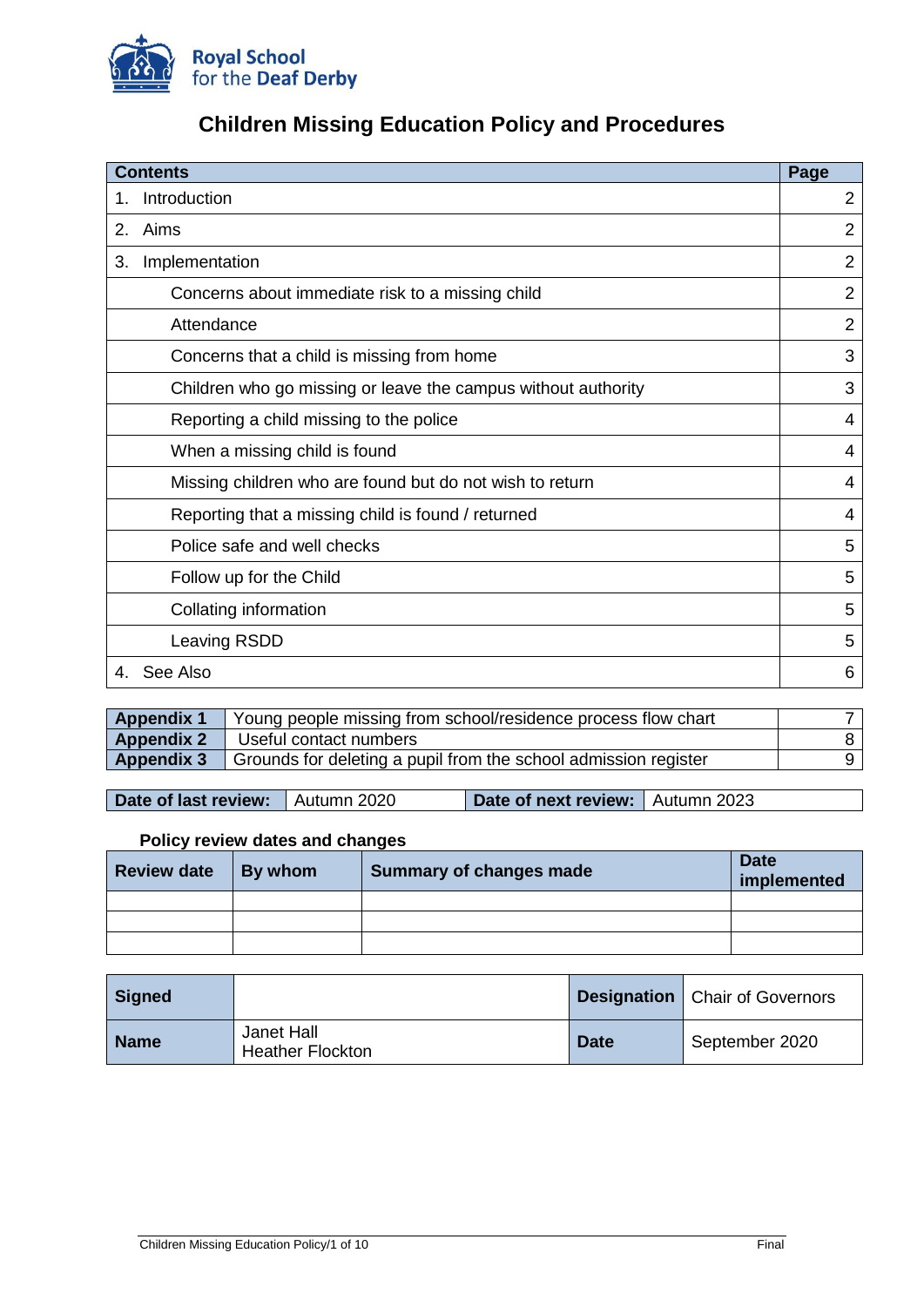

## **1. Introduction**

At RSDD Safeguarding is our highest priority. There are occasions when children will leave the campus without permission, e.g. they have been unduly teased and/or bullied; they are angry and upset about some incident which has occurred. Some children and young people could be identified as more at risk of going missing. This policy has been developed in accordance with the Statutory Guidance on Children who run away or Go Missing from Home or Care (2014), Department for Education.

### **2. Aims**

- To assist staff and governors to develop robust responses to children who run away or go missing.
- To reduce the incidence of all children going missing.
- To reduce the risks associated with children who go missing.
- To prevent the missing child suffering from harm.
- To recover the child to safety as soon as possible.

### **3. Implementation**

### **This is guidance only and judgments should be made on an individual basis**.

This will be achieved by providing effective support and interventions, including good information sharing, multi-agency assessment/planning and performance management. Interventions will include a consideration of risks for each individual child and a focus on reducing repeat missing episodes. Working in partnership with children and their families is key part of this process and children's views and concerns will be taken seriously. All interventions will be informed by effective return interviews. Support and interventions may be focused on the individual child, the child's home or by targeting 'push or pull' factors in the community. 'Push or pull' factors are the influences which appear to 'push' the child from his or her place of residence or 'pull' the child to an alternative place. Interventions for Looked After Children must be informed by and reflected in the placement information record and in the care plan.

All practitioner's working with children at risk of going missing should discuss the dangers of running away with the child and, if appropriate, their family. They should be told about support services and this should include information about helplines in a child friendly manner individual to the needs of the young person.

### **Concerns about immediate risk to a missing child**

If a child is at immediate risk this should be reported without delay to Derbyshire Police on 999, otherwise the Police should be informed by phoning 101. (See Appendix 1)

### **Attendance**

Registration closes at 10.00 on Monday and at 09.00 from Tuesday to Friday.

If children are absent, the Safeguarding and Attendance Lead will contact parents/carers to establish the location of the young person and the reason for absence. This is logged in a book in the school office. If contact is not made by parents or carers after 30 minutes, further methods of contact are attempted. A response to absence will be made according to individual cases.

If a child has been marked as attending school at registration but fails to arrive at their intended lesson a staff member should inform the office immediately. The child missing policy will then apply and the flowchart in appendix 1 should be followed. If the child has missed the lesson because of an unavoidable incident (e.g. illness or accident) this should be recorded in the usual way. In all other circumstances the teacher who reports the child missing should also complete a brief report on Integris. This should be recoded as a negative behavioural issue and the drop down box 'DNA' or 'did not attend lesson' should be checked.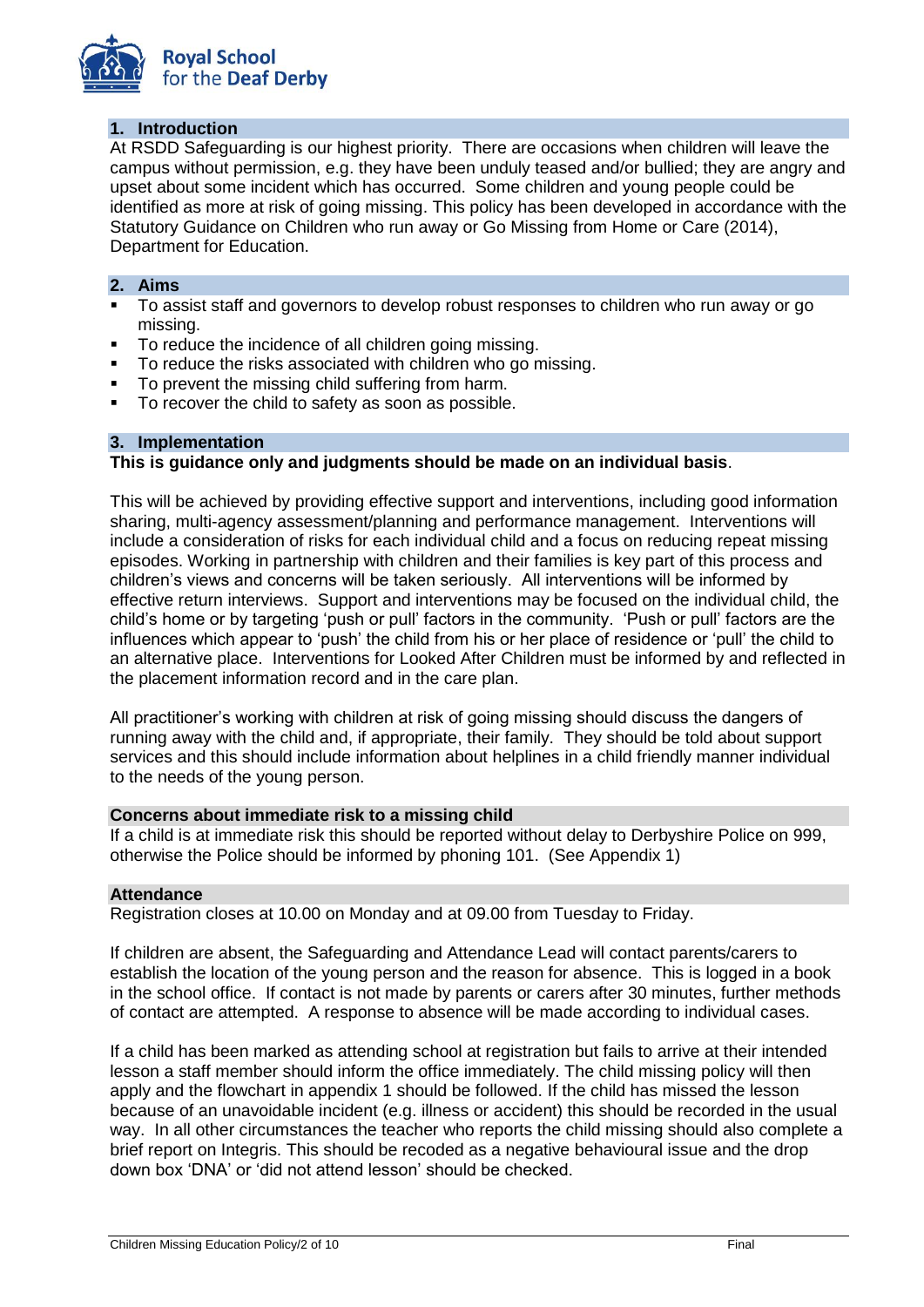

# **Concerns that a child is missing from home**

Parents and those with parental responsibility are normally expected to have undertaken the following basic measures to try to locate the missing child, if considered safe to do so. Anyone else who has care of a child without parental responsibility should take all reasonable steps to locate the child and ascertain their safety. Professionals working with families should support parents and carers in taking the following necessary steps;

- Search bedroom / accommodation / outbuildings / vehicles;
- **Contact known friends and relatives where a child may be:**
- Visit locations that the child is known to frequent, if it is possible;
- Call or text any mobile phone held by child and leave a message asking for contact;
- Contact the school or school friends to gather any available information regarding the child's whereabouts.

### *At the point where a parent / person with parental responsibility considers the child to be missing, they should inform the police without delay on 101.*

### **Children who go missing or leave the campus without authority** (See Appendix 1)

- If a child is seen to leave the school grounds without permission then staff should go after them but not chase after them (except for identified children on their risk assessment), nor should they ask any other child or groups of children to pursue them. Experience shows that this can exacerbate the situation since it is often the case that a child will go no further than outside the school gates and after a short period of time will return of their own volition. Active pursuit may encourage the child to leave the immediate vicinity of the school and may also cause the child to panic and possibly put themself at risk by, for example, running onto a busy road. If, however, a child is deemed to be a high risk to themself or other people then staff should adhere to the Physical Intervention Policy and Behaviour Management Plan with reference to holding the child.
- There may be occasions when a child has left the immediate vicinity of the school and it is felt to be appropriate by the members of staff dealing with the situation to engage in a local search.
- On all occasions whenever a child goes missing from school then this should be reported to the Senior Leadership Team (SLT) and Pupil Support Unit (PSU) as soon as possible and it will be for them to decide the course of action to be undertaken. In making their decision, they will take into account a number of factors e.g. Is the child still within the immediate vicinity of the school and not showing signs of venturing any further? In this circumstance the SLT may decide to do nothing except to monitor the child's whereabouts on a regular basis in the expectation that the child will eventually return to school of his/her own choice.
- If the child persists in remaining outside the immediate school grounds then the SLT may eventually decide to approach the child in a friendly manner to see if the child can be persuaded to return to school. Obviously if the child, upon the approach of that member of staff, starts to walk further away then this approach must be abandoned at that time. Experience shows that in the majority of cases when a child remains in the immediate vicinity of the school then they will normally return in due course.
- If the child has left the immediate vicinity of the school grounds and is no longer visible then the SLT will need to make a decision as to how to take matters further which will have to take into account the age of the child, the weather conditions, the nature of the incident which led to the child going missing, the child's previous history of being involved in episodes of going missing and their outcomes. Having taken such factors into account the SLT will initiate the following course of action:
	- If the child goes missing from Residence then inform the Head of Residential Care immediately and then contact the Headteacher.
	- Check that the child has not returned
	- Contact the child's parents/carers to inform them that their child has gone missing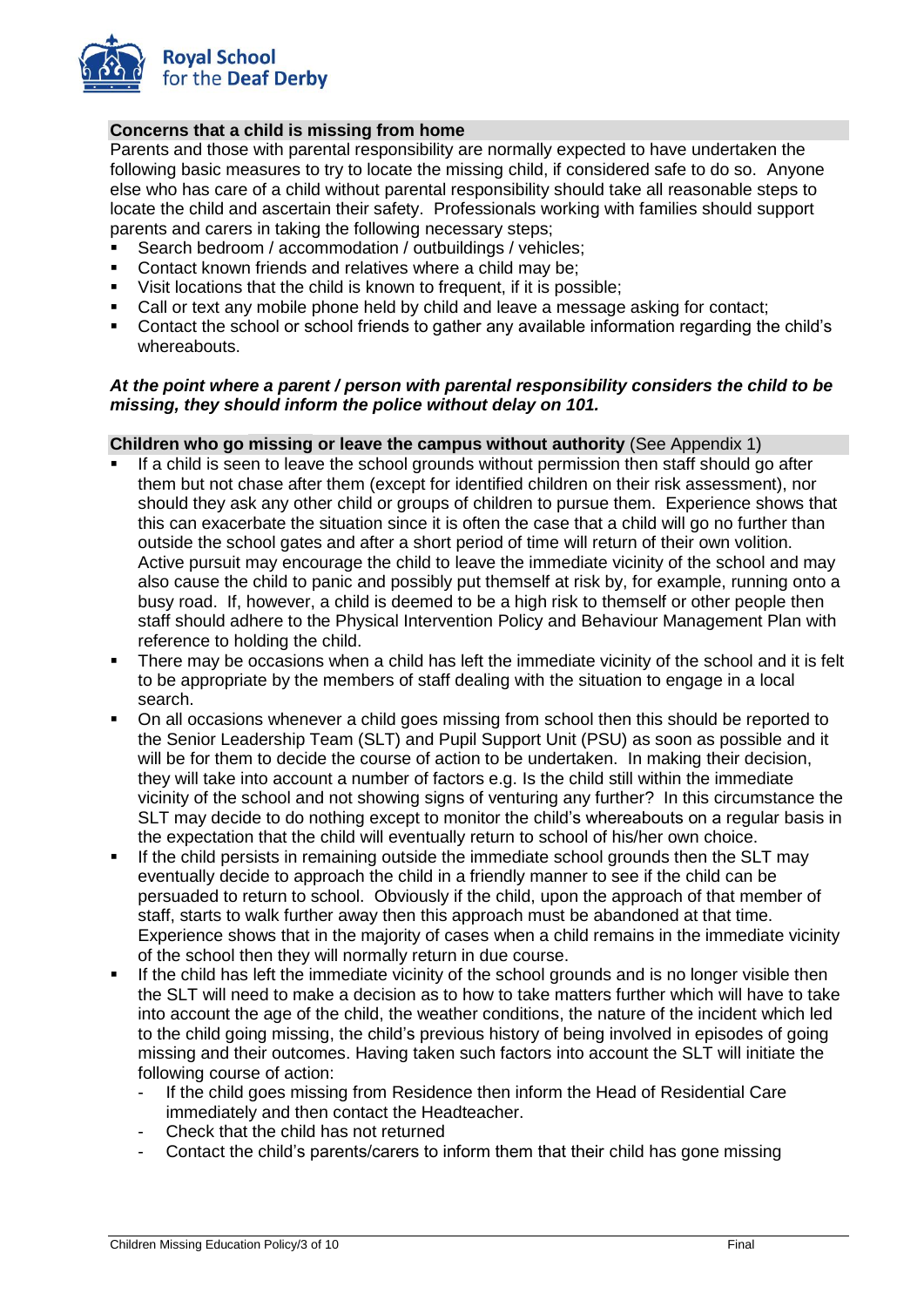

Refer to the child's Care Plan or after 30 minutes (KS2) or

60 minutes (KS3), up to 2 hours (KS4 & KS5) depending on circumstances contact the Police to report the child as missing.

### **Reporting a child missing to the police**

When reporting a child missing to the police any relevant information that might help to find or support the child should be shared, including:

- The child's name and date of birth
- **F** The child's Local Authority
- **When they were last seen?**
- **Are they by themselves?**
- Any mobile phone numbers?
- Any social media used by the child?
- Relevant addresses, known associates
- **Description and what they were wearing**
- A recent photo
- **Medical history or vulnerability**
- Any previous absence details
- Possible trigger to the absence
- Any specific risks
- Risk assessment and / or Behaviour Management Plan (BMP)

### **When a missing child is found**

- A supportive approach, actively listening and responding to a child's needs will have a greater chance of preventing the child from going missing again and safeguarding them against any risks. Parents/carers, Police, LA and social worker to be informed as soon as possible of the child's return to school.
- Upon their return to school the child should be made welcome
- Allow the child time with a member of staff whom they trust, and with whom they can communicate, to discuss the reasons for them going missing
- **Extra support should be put in place if necessary**
- Where a risk is present the police may be involved
- Complete a Safeguarding Form

### **Missing children who are found but do not wish to return**

- Difficulties can arise when missing children are found but do not want to return. Where there is reasonable cause to believe that the child could suffer significant harm the police can take the child into Police Protection, and remove them to suitable accommodation which could include the home from which the child originally went missing. The police are not given the power to use force to take children into Police Protection.
- There will be occasions when a child is found in a location that may be considered unsuitable, but where there would not be legal grounds for taking them into Police Protection. In such cases the police, social care, family and school will need to liaise to discuss what steps may be necessary in order to safeguard the child's welfare.
- Report to safeguarding using My Concern on line system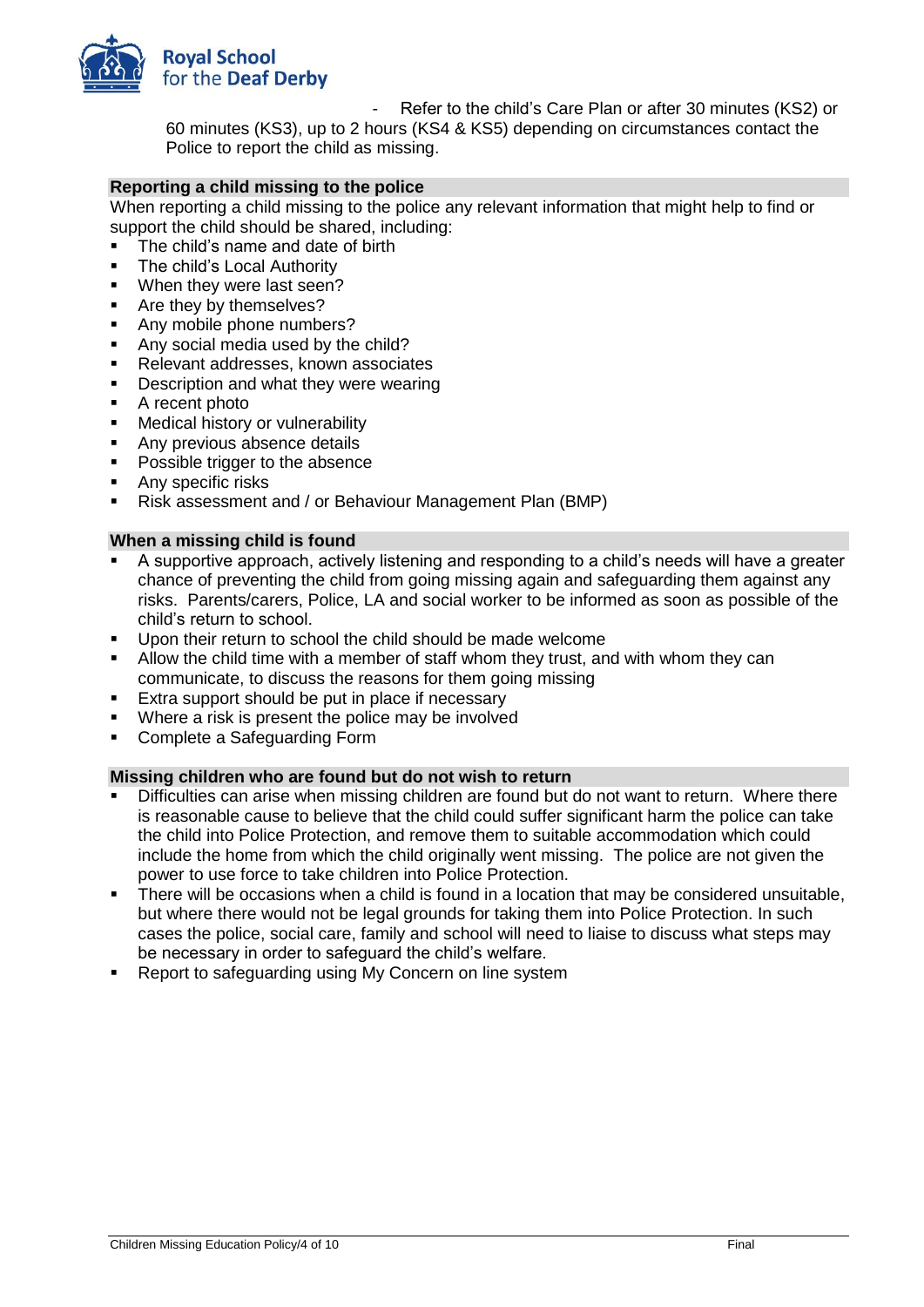

# **Reporting that a missing child is found / returned**

- When a child is found or returns home, parents/carers must inform the police. Where possible they should also inform the local authority Children's Services. Any agencies and practitioners involved with the family should support them to do this.
- When a Looked After Child returns to school, RSDD will notify the police, child's Social Worker and Children's Social Care. (as applicable)
- The police will notify the local authority of the return of the child and any relevant information via automated systems.

### **Police safe and well checks**

- On finding a child, or on their return, a safe and well check will be undertaken by the Police Investigating Officer as soon as possible. The purpose is to check for any indications that the child has suffered harm; where and with whom they have been; and to give them an opportunity to disclose any offending by, or against them.
- Where a child goes missing frequently, it may not be practical to see them every time they return. In these cases, a reasonable decision should be taken in agreement between the police and their child's parent or carer, or their Social Worker with regard to the frequency of such checks. However every effort will always be made to ensure that every young person does has a safe and well check. Consideration will be given to the link between frequent missing episodes and serious harm. The reason for the decision not to conduct a safe and well check should be reported on the case file and the child's school record/plan
- If the safe and well check is not satisfactory, the police will also report the child's absence to the Police Central Referral Unit and Children's Social Care
- If on investigation the child who went missing states that the reason they left the school was due to 'abuse' then this information should be recorded on the appropriate Safeguarding Form (See Safeguarding Policy and Procedure).

### **Follow up for the Child**

- Frequent checks on well-being
- Update Individual Support Plan and/or Risk Assessment
- Advice on services available in their local area
- A specialist assessment if identified as a need

### **Collating information**

Information will be collated by the Designated Safeguarding Lead and reported to the Headteacher. This information will be used to improve practice as needed.

### **Leaving RSDD**

- RSDD will notify the pupil's local authority when we are about to remove a pupil's name from the school admission register under any of the fifteen grounds listed in the regulations<sub>1</sub> (Appendix 2). This duty does not apply when a pupil's name is removed from the admission register at standard transition points – when the pupil has completed the final year of education normally provided by that school – unless the local authority requests that such returns are to be made.
- RSDD will make reasonable enquiries to establish the whereabouts of the child jointly with the local authority, before deleting the pupil's name from the register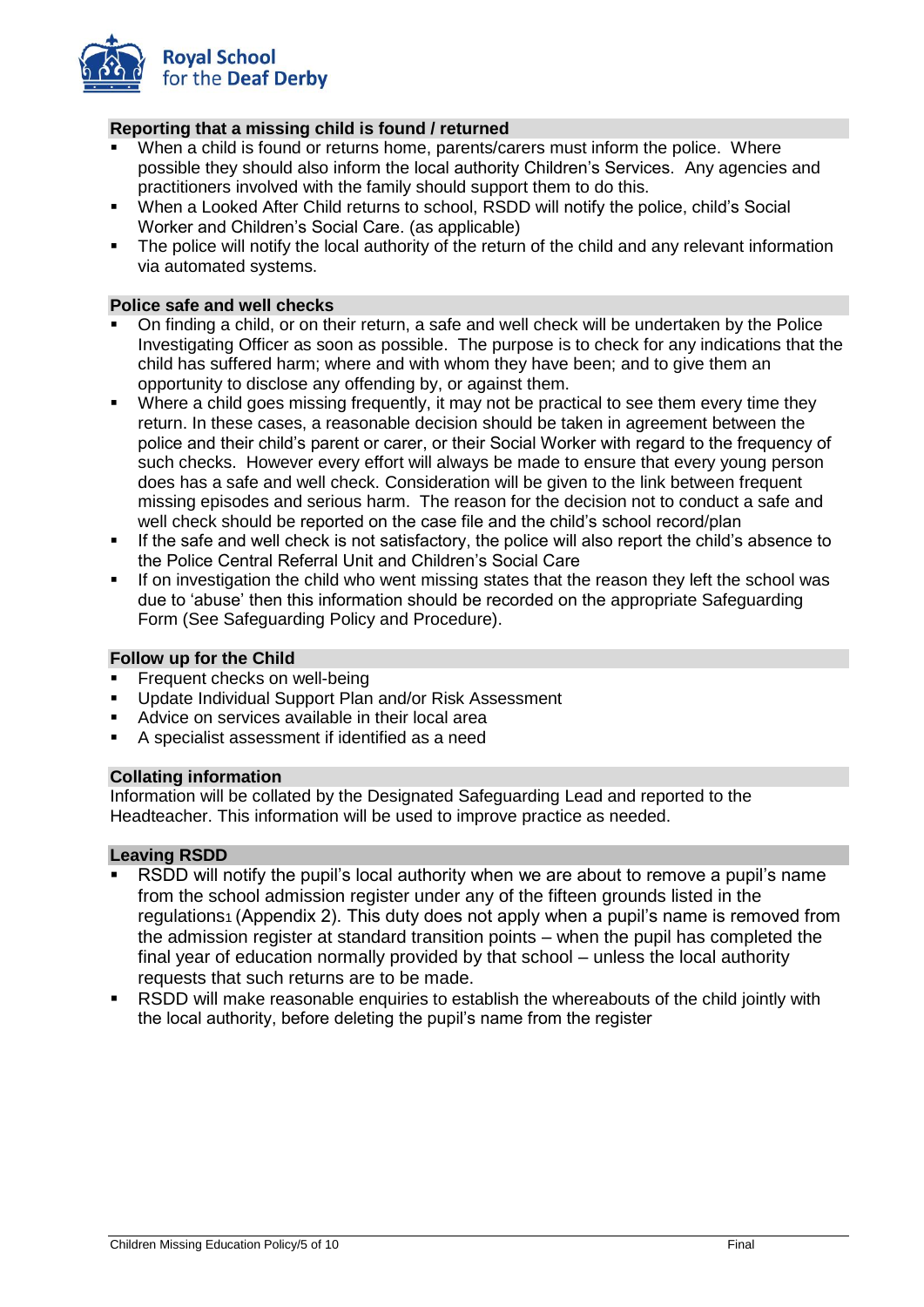

## **See also**

Statutory Guidance on children who run away and go missing from home or care issues 2014 – Department for Children Schools and Families

- **Keeping Children Safe in Education**
- [Runaway and Missing from Home or Carer \(RMFHC\)](https://www.ddscp.org.uk/media/derby-scb/content-assets/documents/procedures/protocols/Joint_RMFHC_Protocol_FINALMay-2019_for_web.pdf) Protocol May 2019 http://derbyshirescbs.proceduresonline.com/pdfs/runaway\_missing\_home\_care.pdf
- **[Children Missing Education Sept 2016](https://assets.publishing.service.gov.uk/government/uploads/system/uploads/attachment_data/file/550416/Children_Missing_Education_-_statutory_guidance.pdf)**
- **Safeguarding Policy**
- **Attendance Policy**
- **Supervision of Children and Young People Policy**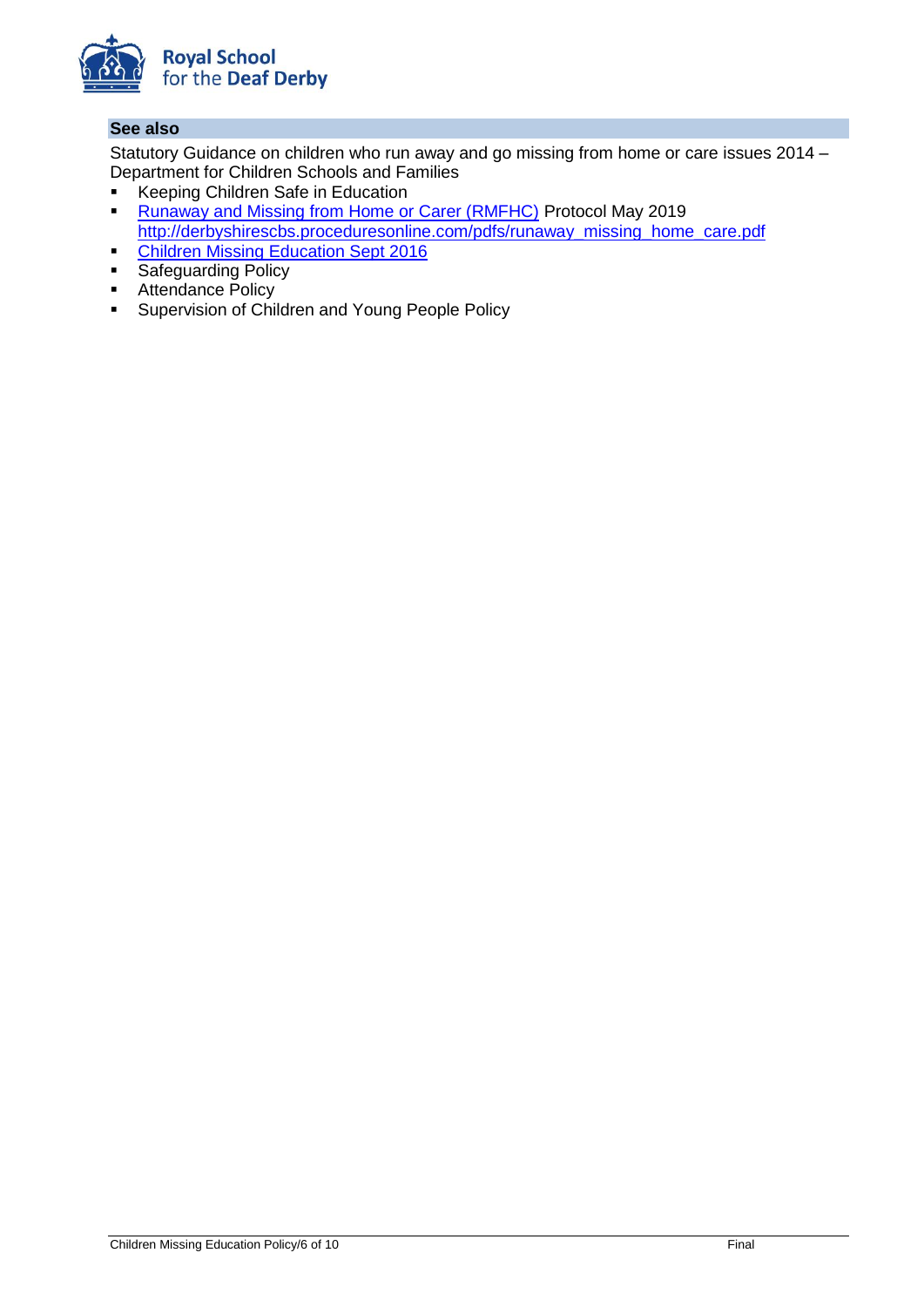

**Appendix 1**

### **Young people missing from school/residence process flow chart**

#### **Identify child is missing**

- Staff to identify the time when the child should arrive at a lesson or in residence or their whereabouts is unclear
- Staff to enquire if the child is with parents, carers, friends, relatives and where they might be
- Include searches of school, residence, grounds or local area
- Visit locations that the child is known to frequent.
- Text any mobile phone held by child and leave a message asking for contact
- Contact school or school friends to gather any available information regarding the child's whereabouts
- Ask school friends to contact the child where possible, e.g. via text message.

#### **Report to Police**

Refer to the child's Care Plan or after 30 minutes (KS2) or 60 minutes (KS3), up to 2 hours (KS4 & KS5) depending on the individual or circumstances, contact the Police to report the child as missing with the following information:

- The child's name and date of birth
- **F** The child's Local Authority
- **When they were last seen?**
- Are they by themselves?
- Any mobile phone numbers?
- Any social media used by the child?
- Relevant addresses, known associates
- **Description and what they were wearing**
- A recent photo
- Medical history or vulnerability
- Any previous absence details
- Possible trigger to the absence
- Any specific risks
- Risk assessment and / or Behaviour Management Plan (BMP)

#### **On-going**

Information shared between police, parents / carers and other agencies

|                                          | When child is found or returns                                                              | When a child is found and does not wish to return                                                  |  |  |
|------------------------------------------|---------------------------------------------------------------------------------------------|----------------------------------------------------------------------------------------------------|--|--|
|                                          | Headteacher/ Residential Lead informs                                                       | Where there is reasonable cause to believe that the                                                |  |  |
|                                          | police and parent/carer and other agencies                                                  | child could suffer significant harm the police can                                                 |  |  |
| ٠                                        | Welcome the child back and aim to settle                                                    | take the child into Police Protection, and remove                                                  |  |  |
|                                          | them                                                                                        | them to suitable accommodation which could                                                         |  |  |
| ٠                                        | Allow the child time with a member of staff                                                 | include the home from which the child originally                                                   |  |  |
|                                          | whom they trust, and with whom they can                                                     | went missing.                                                                                      |  |  |
|                                          | communicate, to discuss the reasons for                                                     | Child is found in a location that may be considered<br>٠                                           |  |  |
|                                          | them going missing                                                                          | unsuitable, but where there would not be legal                                                     |  |  |
|                                          | Extra support put in place if necessary                                                     | grounds for taking them into Police Protection.                                                    |  |  |
|                                          | Where a risk is present the police may be                                                   | Police, social care, family and school liaise to                                                   |  |  |
|                                          | involved                                                                                    | discuss what steps may be necessary in order to                                                    |  |  |
| ٠                                        | Complete a safeguarding concern using My                                                    | safeguard the child's welfare.                                                                     |  |  |
|                                          | Concern on line system                                                                      | Complete a Safeguarding Form<br>٠                                                                  |  |  |
|                                          |                                                                                             |                                                                                                    |  |  |
| The police conduct a Safe and Well Check |                                                                                             |                                                                                                    |  |  |
| ٠                                        |                                                                                             | Police conduct an interview to establish the young person's well-being and safety and whether they |  |  |
|                                          | were the victim of crime or abuse whilst missing                                            |                                                                                                    |  |  |
|                                          | If warranted police should refer the child to Children's Services via Safeguarding channels |                                                                                                    |  |  |

#### **Follow up for the child**

- Frequent checks on well-being
- Advice on services available in their local area or in school
- Behaviour Management Plan and/or Risk Assessment updated
- A specialist assessment if identified as a need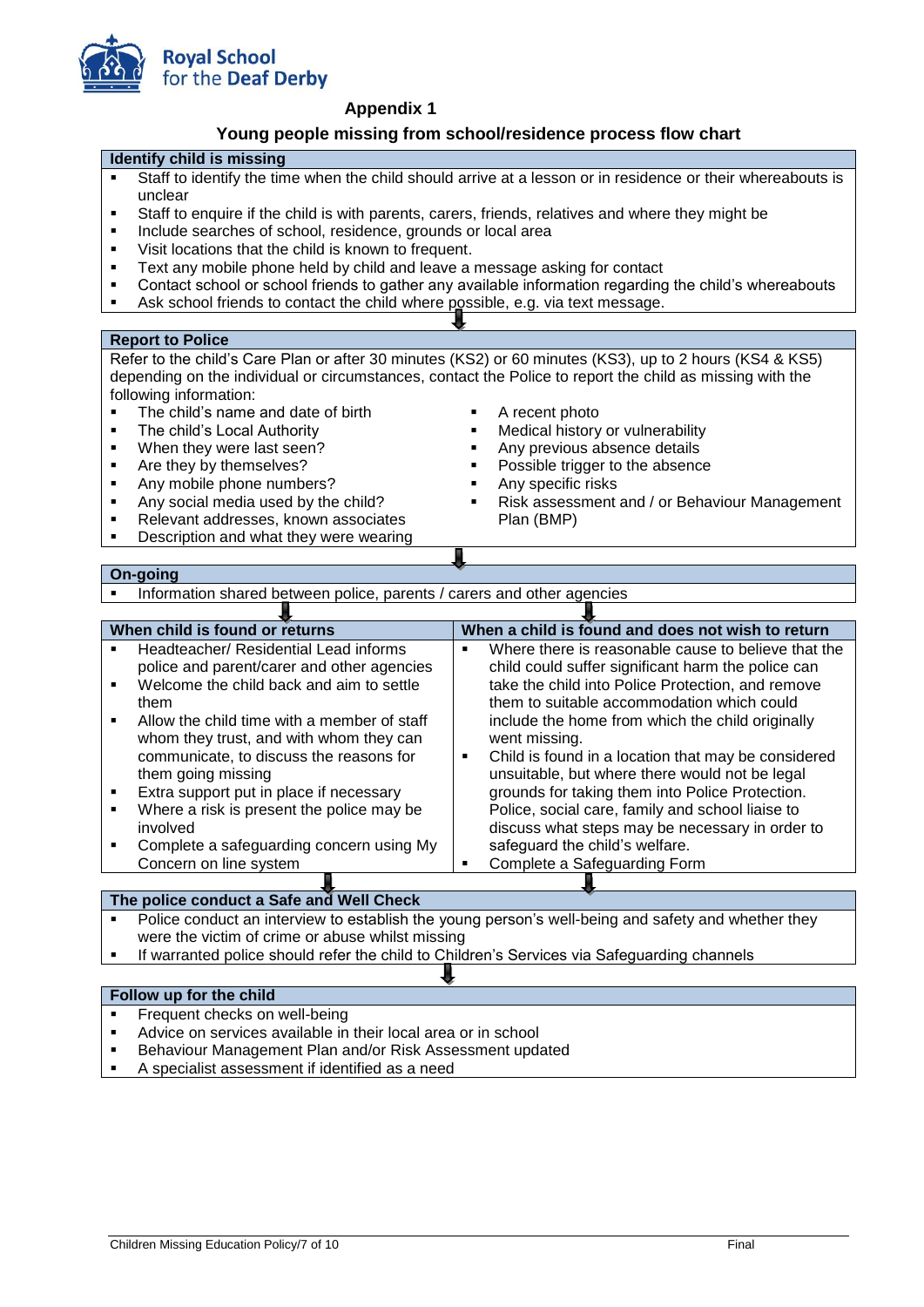

**Appendix 2**

| <b>Useful contact numbers</b>                                                                                       |                                                                                                                                                         |  |  |
|---------------------------------------------------------------------------------------------------------------------|---------------------------------------------------------------------------------------------------------------------------------------------------------|--|--|
|                                                                                                                     | <b>Contact details</b>                                                                                                                                  |  |  |
| Channel/ Prevent (radicalisation /                                                                                  | Derby City Council House 01332293111                                                                                                                    |  |  |
| extremism)                                                                                                          | Or Police Prevent Team 101                                                                                                                              |  |  |
| <b>Child Exploitation On-line Protection</b>                                                                        | <b>CEOP REPORT</b><br>ceop.police.uk<br>Tel: 0870 0003344<br>Tel: 999 or 101 emergencies only                                                           |  |  |
| Childline                                                                                                           | 08001111                                                                                                                                                |  |  |
| Deaf Zone   Childline                                                                                               | Email - help@nspcc.org.uk                                                                                                                               |  |  |
| Derby City Designated Officer                                                                                       | Tel: 01332 717818                                                                                                                                       |  |  |
| Derby City Council Children's Social<br>Care                                                                        | Weekdays 9 a.m. to 5 p.m.<br>Tel: 01332 641172<br><b>Evening and Weekends</b><br>Tel: 01332 786968                                                      |  |  |
| Derby City Referral Unit                                                                                            | 0300 122 8719<br>CityReferralUnit@derbyshire.pnn.police.uk                                                                                              |  |  |
| Derby Safeguarding Children's Board                                                                                 | Tel: 01332 717811<br>Fax 01332 717819                                                                                                                   |  |  |
| Derby Social Workers with Deaf People                                                                               | Tel: 01332 640715<br>Clerk's Number 01332 640713                                                                                                        |  |  |
| Derbyshire County Referral Unit                                                                                     | Tel: 0300 122 8319<br>CountyReferralUnit@derbyshire.pnn.police.uk                                                                                       |  |  |
| <b>Derbyshire Police</b>                                                                                            | Tel: 07800 002414 sms only<br>Email - deafsms@derbyshire.pnn.police.uk<br>Jennifer Sadler PCSO 4589<br>Telephone 101 non emergencies<br>Emergencies 999 |  |  |
| Derbyshire Safeguarding Children's<br><b>Board</b>                                                                  | Tel: 01629 535716                                                                                                                                       |  |  |
| <b>Female Genital Mutilation (FGM)</b>                                                                              | Mandatory reporting through police 101                                                                                                                  |  |  |
| If you are concerned that a child is<br>suffering or at risk of significant harm<br>you can make a direct referral  | Tel: 01332 641172 (Derby City)<br>Tel: 01629 533190                                                                                                     |  |  |
| If you are concerned that an adult is<br>suffering or at risk of significant harm<br>you can make a direct referral | Tel: 01332 640777<br>Tel: 01629 533190                                                                                                                  |  |  |
| <b>Local Authority Designated Officer</b><br>(LADO)                                                                 | 01332 642376                                                                                                                                            |  |  |
| <b>NSPCC Child Protection Helpline</b>                                                                              | Tel: 0808 800 5000<br>Email - help@nspcc.org.uk<br>Text 0800 028 0285                                                                                   |  |  |
| <b>NSPCC Whistle blowing</b>                                                                                        | 0800 028 0285<br>help@nspcc.org.uk                                                                                                                      |  |  |
| Police Anti-terrorist Hot Line                                                                                      | 0800 789 321                                                                                                                                            |  |  |
| <b>UK Safer Internet Centre</b>                                                                                     | helpline@saferinternet.org.uk<br>0844 381 4772                                                                                                          |  |  |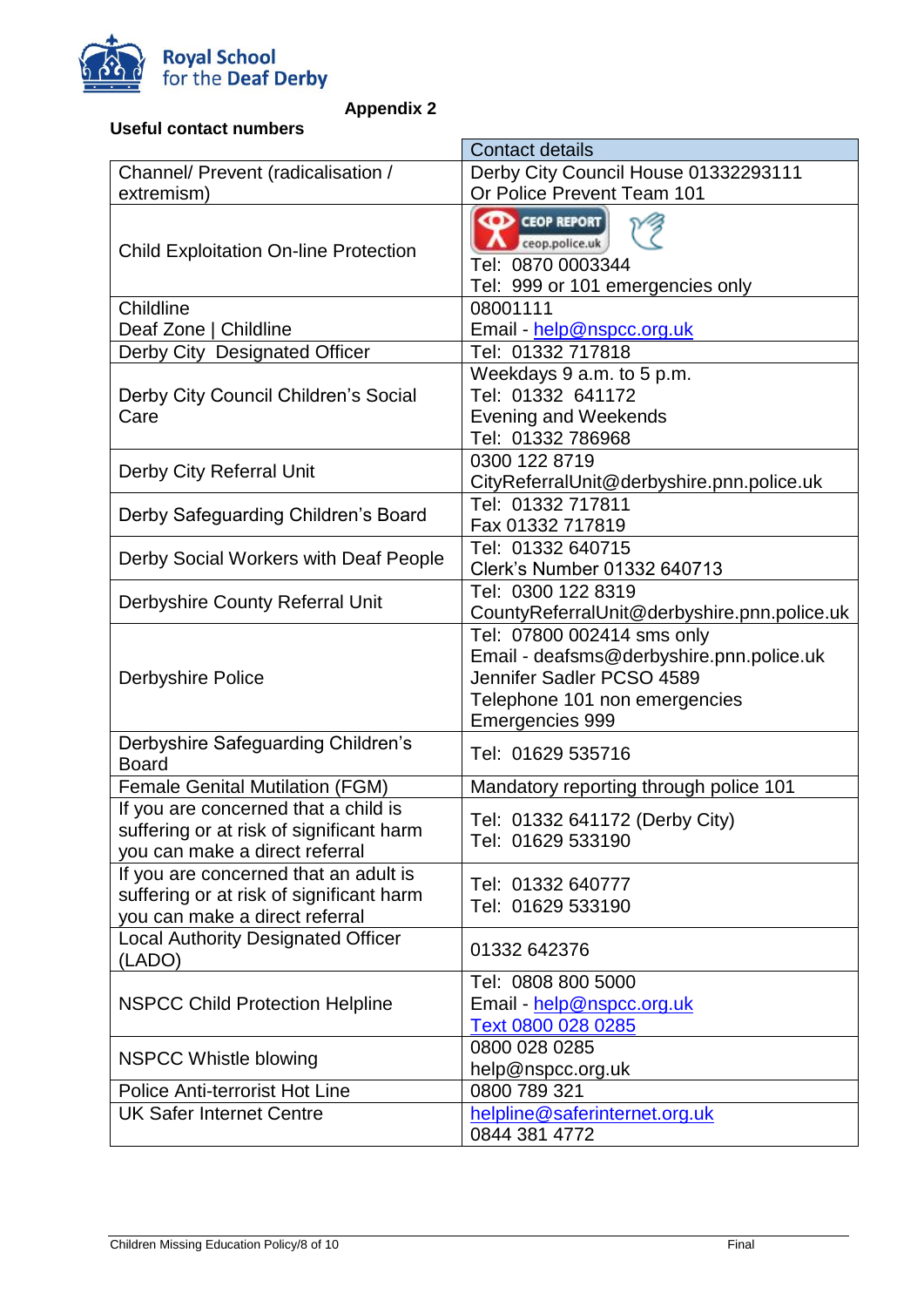

**Appendix 3**

## **Grounds for deleting a pupil from the school admission register**

| school attendance order, that another school is substituted by the local authority for that<br>named in the order or the order is revoked by the local authority on the ground that |  |
|-------------------------------------------------------------------------------------------------------------------------------------------------------------------------------------|--|
|                                                                                                                                                                                     |  |
|                                                                                                                                                                                     |  |
| arrangements have been made for the child to receive efficient full-time education                                                                                                  |  |
| suitable to his age, ability and aptitude otherwise than at school.                                                                                                                 |  |
| $\overline{2}$<br>except where it has been agreed by the proprietor that the pupil should be registered at                                                                          |  |
| more than one school, in a case not falling within sub-paragraph (a) or regulation 9, that                                                                                          |  |
| he/she has been registered as a pupil at another school.                                                                                                                            |  |
| 3<br>where a pupil is registered at more than one school, and in a case not falling within sub-                                                                                     |  |
| paragraph (j) or (m) or regulation 9, that he/she has ceased to attend the school and the                                                                                           |  |
| proprietor of any other school at which he/she is registered has given consent to the                                                                                               |  |
| deletion.                                                                                                                                                                           |  |
| in a case not falling within sub-paragraph (a) of this paragraph, that he/she has ceased<br>$\overline{4}$                                                                          |  |
| to attend the school and the proprietor has received written notification from the parent                                                                                           |  |
| that the pupil is receiving education otherwise than at school.                                                                                                                     |  |
| 5<br>except in the case of a boarder, that he/she has ceased to attend the school and no                                                                                            |  |
| longer ordinarily resides at a place which is a reasonable distance from the school at                                                                                              |  |
| which he/she is registered.                                                                                                                                                         |  |
| in the case of a pupil granted leave of absence in accordance with regulation 7(1A), that<br>6                                                                                      |  |
| (i) the pupil has failed to attend the school within the ten school days immediately                                                                                                |  |
| following the expiry of the period for which such leave was granted;                                                                                                                |  |
| (ii) the proprietor does not have reasonable grounds to believe that the pupil is unable to                                                                                         |  |
| attend the school by reason of sickness or any unavoidable cause; and                                                                                                               |  |
| (iii) the proprietor and the local authority have failed, after jointly making reasonable                                                                                           |  |
| enquiries, to ascertain where the pupil is.                                                                                                                                         |  |
| that he/she is certified by the school medical officer as unlikely to be in a fit state of<br>$\overline{7}$                                                                        |  |
| health to attend school before ceasing to be of compulsory school age, and neither                                                                                                  |  |
| he/she nor his parent has indicated to the school the intention to continue to attend the                                                                                           |  |
| school after ceasing to be of compulsory school age.                                                                                                                                |  |
| that he/she has been continuously absent from the school for a period of not less than<br>8                                                                                         |  |
| twenty school days and                                                                                                                                                              |  |
| (i) at no time was his absence during that period authorised by the proprietor in                                                                                                   |  |
| accordance with regulation $6(2)$ ;                                                                                                                                                 |  |
| (ii) the proprietor does not have reasonable grounds to believe that the pupil is unable to                                                                                         |  |
| attend the school by reason of sickness or any unavoidable cause; and                                                                                                               |  |
| (iii) the proprietor of the school and the local authority have failed, after jointly making                                                                                        |  |
| reasonable enquiries, to ascertain where the pupil is.<br>that he/she is detained in pursuance of a final order made by a court or of an order of<br>9                              |  |
| recall made by a court or the Secretary of State, that order being for a period of not less                                                                                         |  |
| than four months, and the proprietor does not have reasonable grounds to believe that                                                                                               |  |
| the pupil will return to the school at the end of that period.                                                                                                                      |  |
| that the pupil has died.<br>10                                                                                                                                                      |  |
| that the pupil will cease to be of compulsory school age before the school next meets<br>11                                                                                         |  |
| $and -$                                                                                                                                                                             |  |
| (i) the relevant person has indicated that the pupil will cease to attend the school; or                                                                                            |  |
| (ii) the pupil does not meet the academic entry requirements for admission to the                                                                                                   |  |
| school's sixth form.                                                                                                                                                                |  |
| in the case of a pupil at a school other than a maintained school, an Academy, a city                                                                                               |  |
| technology college or a city college for the technology of the arts, that he/she has ceased                                                                                         |  |
| to be a pupil of the school.                                                                                                                                                        |  |
| that the pupil has been permanently excluded from the school.<br>12                                                                                                                 |  |